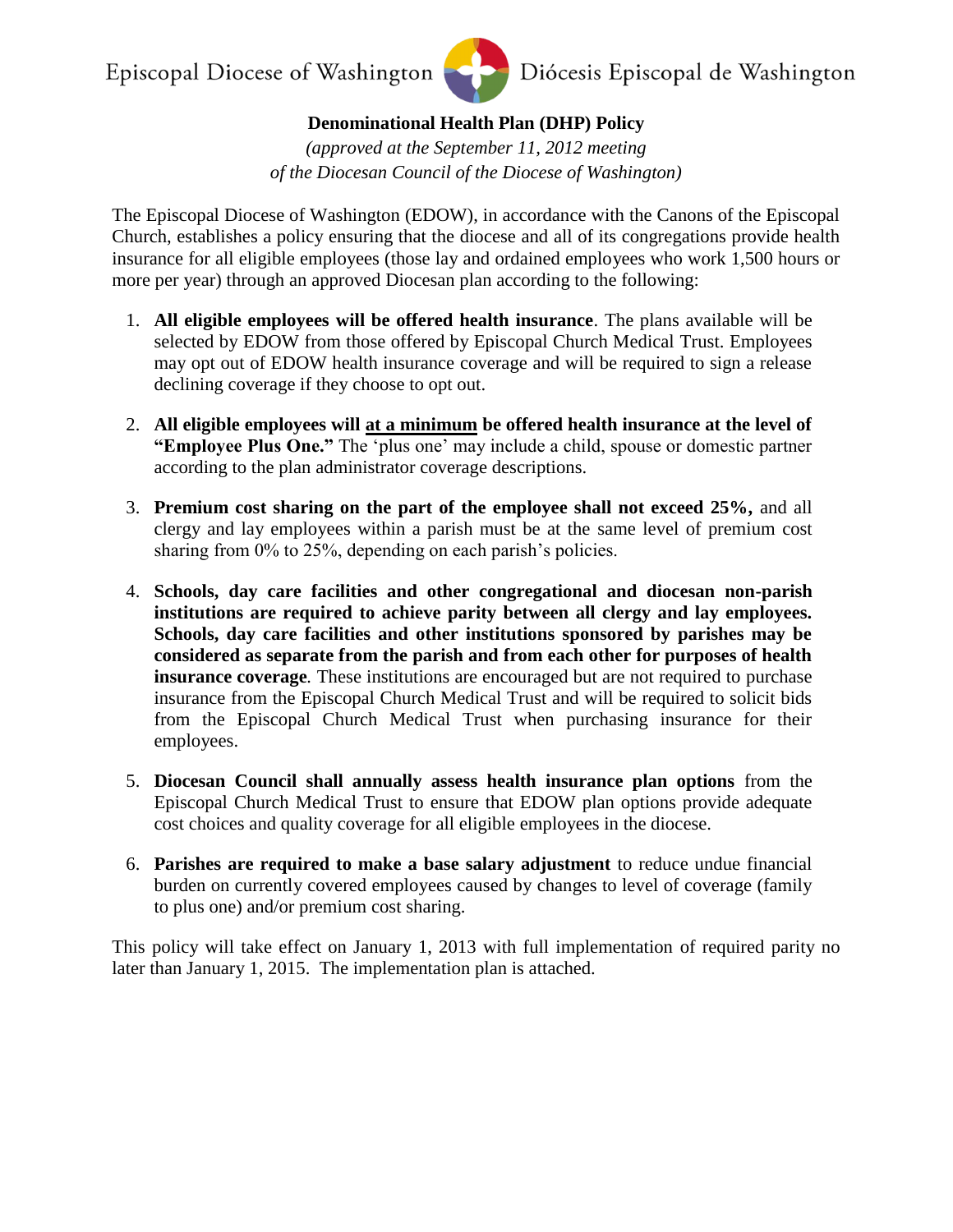## **Implementation and Notes on the Denominational Health Plan Policy:**

**Compliance**: The EDOW DHP policy is written in such a way as to conform to the canons of the Episcopal Church.

**Eligibility**: Health insurance MUST be offered to all employees who work 1,500 or more hours annually. Insurance may be made available to employees who work 1,000 to 1,499 hours and they may purchase their own coverage through the diocesan plan.

**Opting Out**: The Episcopal Church Medical Trust allows eligible employees to opt out of the DHP coverage **provided** they have insurance coverage from an approved source. Parishes may not opt out – only individual employees. Lay or ordained employees who opt out must sign a release noting their desire to decline coverage as it has been offered. Under no circumstances should an employee be pressured to opt out by the employer.

**Level of Coverage**: EDOW has set "employee plus one" as the minimum level of coverage, a level that includes the majority of plans already utilized by employees in the diocese. This also reduces impact on employees receiving 'family' coverage in 2012 in situations where a parish establishes diocesan minimums as parish minimums. The cost difference between "plus one" and "family" is a smaller gap to overcome than that between "single" and "family." A parish may also elect to offer their eligible employees 'family' coverage. An employee may always purchase additional coverage or a more expensive plan than the minimum their employer offers.

**Premium Cost Sharing**: As parishes continue to balance the needs of their employees with the economic realities of their budgets in meeting the DHP policy, it may be prudent for some parishes to consider premium cost sharing between employees and the parish. This means that employees may be asked to share the cost of the insurance premium through out of pocket contributions. This cost sharing would be in addition to co-insurance, deductibles and co-pays built into various plan choices. The most any employee in EDOW should be asked to contribute towards insurance premiums, regardless of plans, will be 25% of the cost of the premium. No matter what percentage of cost sharing a parish institutes (and it may elect to pay 100% of premiums), all eligible lay and ordained employees in that parish must participate at the same level of cost sharing.

**Schools and Other Institutions**: The Episcopal Church has made it clear that as a body we seek parity among all our employees, lay or ordained, when considering health insurance offerings. All Episcopal institutions are included in this vision, although EDOW recognizes that the economic realities of the DHP around purchasing insurance create a particular hardship for some schools and institutions. As long as the spirit of the resolution is being met, schools and other institutions have the option to seek their own plans and pricing. In order to keep the door open to future participation in the Episcopal Church Medical Trust, all diocesan schools and institutions engaged in a bid process for health insurance must request a quote from the Trust as a part of that